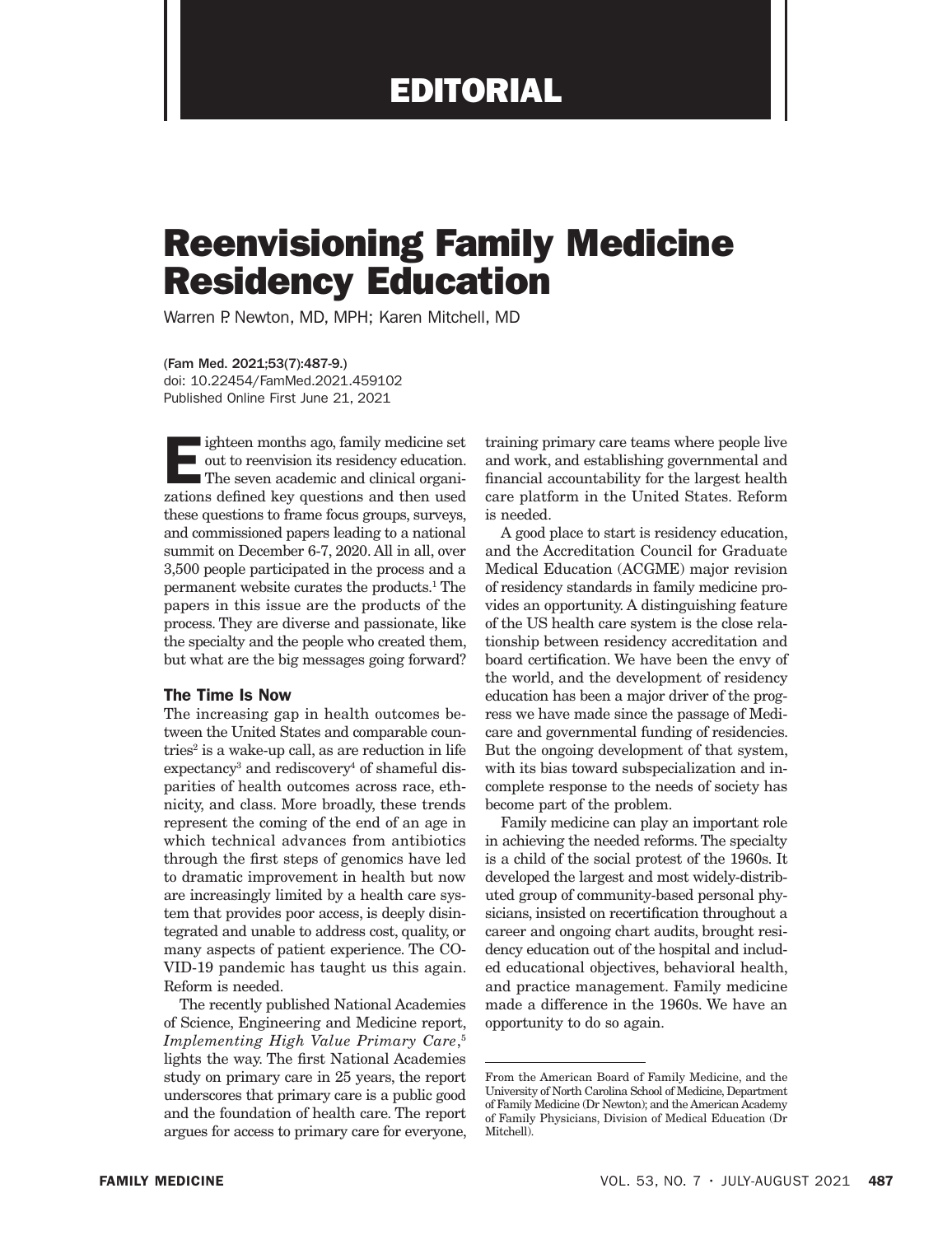## Education Matters

It is important to underscore the importance of education. In an age in which information technology has become both ubiquitous and a dominant financial driver of our economy, it is perhaps understandable that education is often likened to downloading a file. But true education in clinical care is much more than information transfer. It is about variety and volume of the right kinds of clinical experience and assessments, the development of clinical judgement and continuity of teachers and teaching. It requires skilled faculty, and coproduction by learners and patients. It also takes time.

Residency is the right initial target for medical education reform. Residency is when MDs and DOs become doctors. Residency matters. Residents learn by doing, and what they learn by doing, they continue to do for at least 20 years. The evidence is mounting that rates of operations and complications, use of medications and the cost-effectiveness of care and location of practice are imprinted in residency practice.6 If we are serious about improving the health care system, if we want to address the quadruple aim, we must begin with changes in residency education.

A corollary is that the residency practice is the curriculum. A traditional view of education lays out curricular objectives and goals. These are important but not sufficient in the residencies we hope to develop. Part of the challenge is that we need to focus on what is learned rather than what is taught. More importantly, however, we need to understand that residency is much more than knowledge transfer and technical skills. Most important are decision making, judgment, and the professionalism to lean into and respond over time to patient and community needs. And it is in the practice taking care of patients over time in continuity practice, in hospitals and in many other settings—that critical attitudes and habits are developed. High standards for processes and outcomes in all resident practice settings are therefore foundational.

Should we train new kinds of doctors who can help lead change in health care, or change health care to nurture the development of the right kind of doctors? Our answer is yes; we need to do both. Like many, the authors represented in this special issue have worked hard and with many partners to both ends. Now the need for change is urgent and will take a long time to fulfill. So, we must work on both fronts. This is both the challenge and the opportunity for all residency faculty and program directors.

#### Evolution or Revolution?

Do the ideas for changes in residency education in this issue constitute evolution or revolution? Of course, the papers are diverse and passionate; it will take further dialogue, innovation, and time to implement change. Asserting firstcontact care, continuity, comprehensiveness, and coordination of care as the foundation of family medicine education<sup>7</sup> and maintaining a broad scope of practice harken of our roots in general practice; taken seriously, they suggest a strategy of evolution. On the other hand, making the practice the curriculum,<sup>8</sup> putting patients at the center of the residency,<sup>9</sup> making residencies more accountable to their communities,10,11 and asking sponsoring institutions to support more robust residency education $12$ and care constitute a dramatic change in the directions and intent of family medicine residency education. We hope that these curricular foci will be augmented by implementation of competency-based assessment,  $^{13\text{-}16}$  needed reform of didactic curriculum, $17$  and reforms in our national system of graduate medical education.18,19 Taken together, and with the changes in payment and regulation called for by 400,000 physicians,<sup>20</sup> they can help usher in a new direction for health care. We seek a new paradigm of care—and residency education.<sup>21</sup>

How medical students respond will also be important. In recent months, there has again been dialogue about the tension between quantity and quality of medical students going into family medicine. The goal set by Family Medicine for America's Health—that 25% of American medical students will go into family medicine—is aspirational, and others have questioned both the feasibility and the wisdom of setting such a goal, $22$  emphasizing instead the quality of people going into family medicine.23 We believe both are important. Transformation of health care in the United States will not happen unless there are more family physicians (as well as other members of primary care team)—but that expansion, as well as change in health care, does not happen unless the best and brightest in every medical school class go into family medicine. Best and brightest means looking like our patients, in terms of diversity of race and gender, but also ability, organization, work ethic, and above all the commitment to service to patients and communities. We seek medical students who can go into any residency they choose. We also believe that innovations and outreach to communities by residencies will increase interest in family medicine. The role our residency directors and faculty play will be critical.